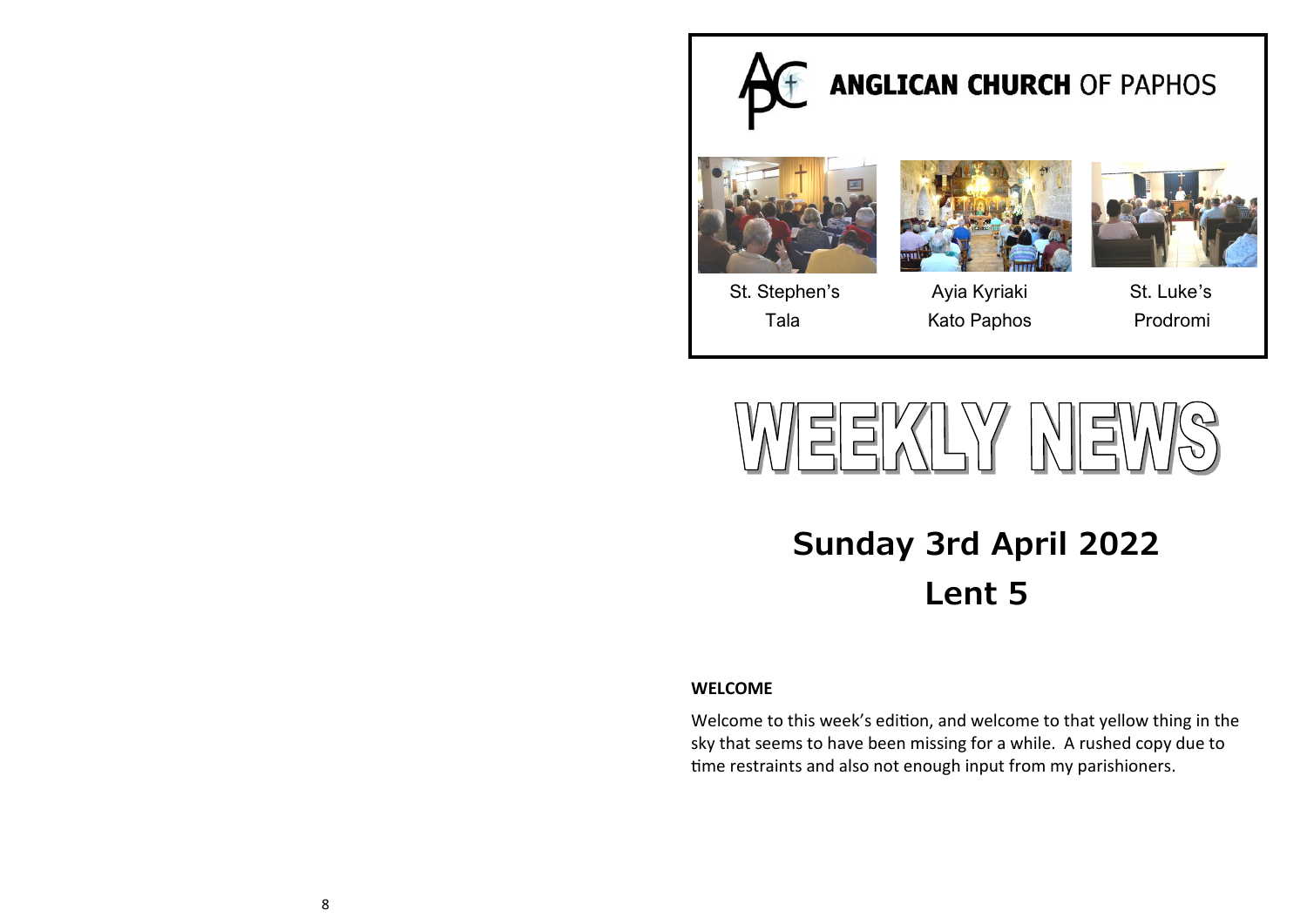# *COLLECT and PRAYERS FOR THIS WEEK*

## **Collect:**

Gracious Father, you gave up your Son out of love for the world: lead us to ponder the mysteries of his passion, that we may know eternal peace through the shedding of our Saviour's blood, Jesus Christ your Son, our Lord, who is alive and reigns with you, in the unity of the Holy Spirit, one God, now and for ever. Amen.

## **A Prayer for this week:**

Blessed Lord, thank you for the Grace of this new week, thank you for bringing us safely to this new start. Please God, go with us, keep us from evil, guide our steps and protect us from harm. We pray this week will be better than last week, filled with greater blessings and chances to sing your praises to all we may meet. Thank you for always being there for us. We are forever grateful. Amen.

### *Psalm 118: 1*

*"Give thanks to the Lord, for he is good; his love endures forever."*

## **Our Diocese:**

See the downloadable Prayer Calendar here: https://cypgulf.org/wpcontent/uploads/2021/11/Diocesan-Prayer-Guide-Nov21-May22.pdf

## **In our own Parish of Paphos:**

Almighty father, we bless your name for this beautiful place where we have our Parish. Let your church (us) go out into the community with confidence in your name, bless the works of our hands. You are a faithful God, we commit all spheres of our lives in your hands to make me fruitful in preaching the good news. As we go through the week, open our eyes to see new strategies for success and keep evil away from us. Through Christ our risen Lord. Amen.

# **Daily Readings**

For readings and the daily service of morning prayer, evening prayer and compline, please download [https://www.churchofengland.org/prayer](https://www.churchofengland.org/prayer-and-worship/join-us-service-daily-prayer/daily-prayer-app-and-podcast)-and[worship/join](https://www.churchofengland.org/prayer-and-worship/join-us-service-daily-prayer/daily-prayer-app-and-podcast)-us-service-daily-prayer/daily-prayer-app-and-podcast

# **Parish Priest:**

The Reverend Ken Waters telephone: 99 555290

email: [anglicanpriest.acp@cytanet.com.cy](mailto:anglicanpriest.acp@cytanet.com.cy)

(Don't forget Friday is my day off)

# **Website:**

# [www.paphosanglicanchurch.org](http://www.paphosanglicanchurch.org)

www.facebook.com/Anglican Church of Paphos

# **Weddings:**

## [www.yourcypruswedding.org](http://www.yourcypruswedding.org)

www.facebook.com/Anglican Church of Paphos Weddings

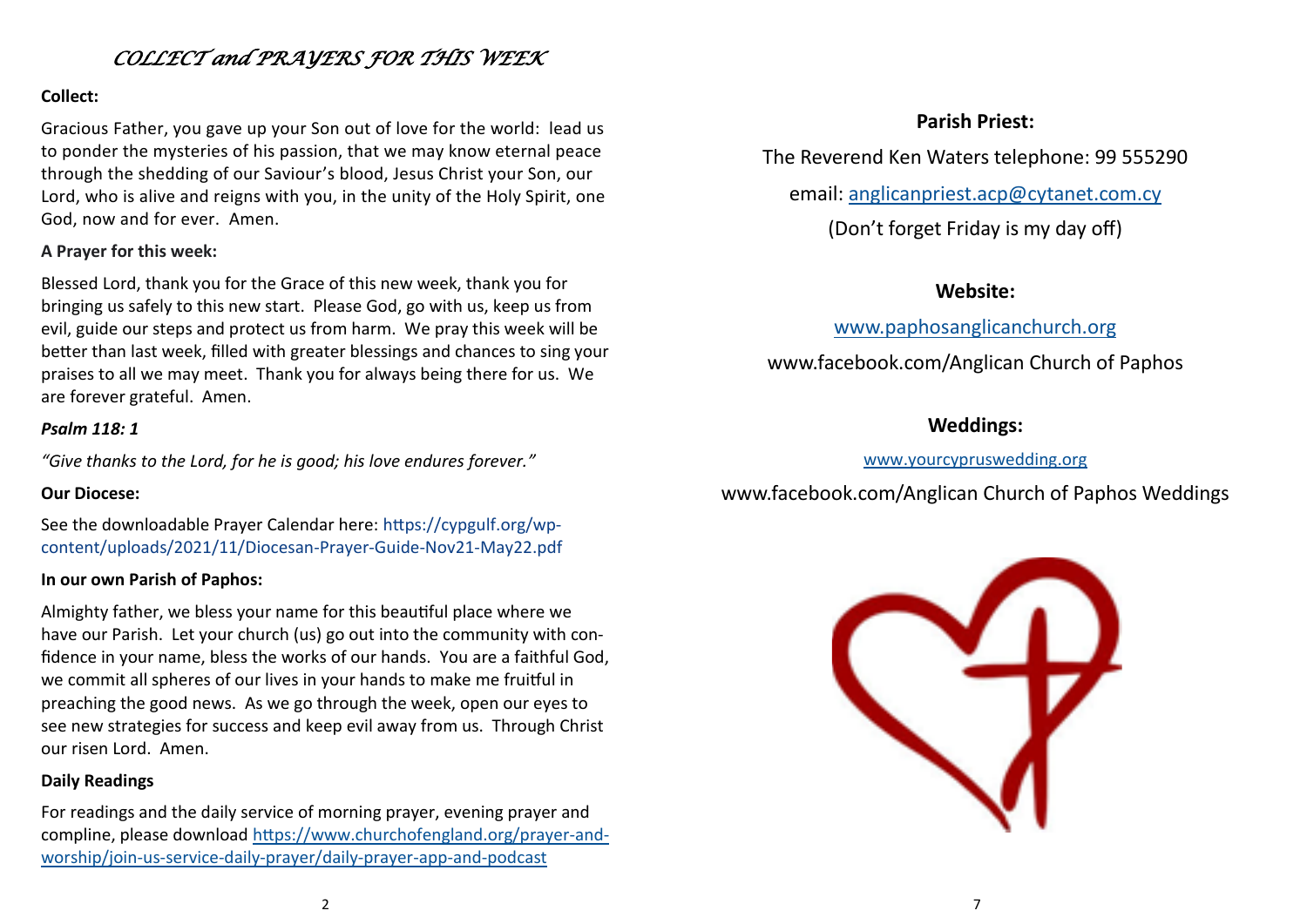#### **Do Not Wait Until Tomorrow**

Do not wait until tomorrow If you'd make your life worthwhile. Bring a cheer to those in sorrow, Bless them, with a happy smile.-. Golden moments swiftly passing Soon will be forever gone, Hasten then to be a blessing; Wait not for tomorrow's dawn.

Do not wait until tomorrow For the work you have to do; If you wait 'twill bring you sorrow And of troubles not a few. Oh, why should you linger longer And consume your time away! Christ is yours, and Heaven yonder, If you live for God each day. (Alfred S. Rctz)

#### **God Slot:**

In a rush this morning, I spill coffee all over myself. *Why, God, why?* Okay, no big deal. Then, I get some difficult feedback at a meeting on something I've been working hard on for a couple of months. *Why, God, why?* That one burns a little more. I then leave the meeting and I find out I have a flat tyre. *Why, God, why?* The truth is, all of those examples are small compared to what some people are experiencing. But we've all been there, haven't we? Nothing seems to be going right, and we ask God that simple question: *Why? Why is this happening to me? After everything I've done for You? I'm such a good person compared to that one person …* But think about it, if God always met our expectations, he wouldn't be God, he'd be our personal assistant. At times, our expectations of what God should do are different from what he actually does. Our circumstances are not necessarily a reflection of his goodness, but his presence is. You're blessed when you can trust God in the valleys even after you've seen him move mountains. Sometimes the blessing is there even without the breakthrough. If you're going through a difficult patch right now, I pray you'll trust he's good, even when you're disappointed by him.

God Bless

**Joke Spot**: *Little Johnny was at Sunday School and the Youth Worker asked why his sister was crying. Little Johnny replied, "Because I helped her." But that's a good thing, why would she cry? The Youth Worker said. "Because I helped her eat her sweets!"*

Growing old is inevitable, growing up is optional.

#### **NOTICES**

#### **Donations for Easter Flowers**

Easter is fast approaching, and Lisa Smith will be doing the flower arrangements at St Stephen's, Catherine Whyteside at Ayia Kyriaki and Catherine Elliott at St Luke's, for Easter Sunday, if anyone would like to make a small donation towards the cost of the flowers it would be much appreciated, thank you. Donations direct to Lisa, Catherine and Catherine please.

#### **Bible Study**

Our next session will be on Monday 4<sup>th</sup> April at St Stephen's starting at